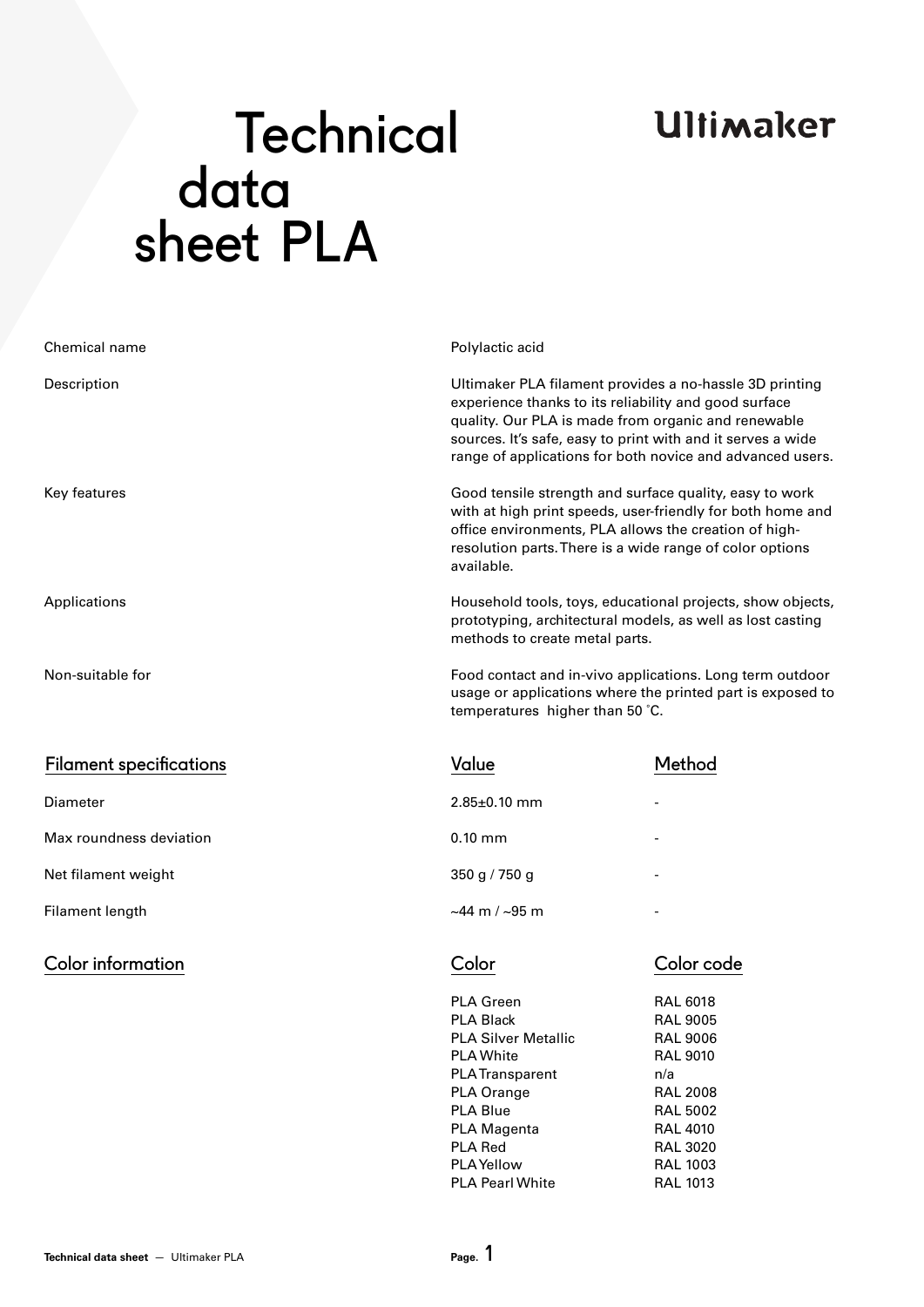| Mechanical properties $(*)$             | Injection molding    |                          | 3D printing                  |                                 |  |
|-----------------------------------------|----------------------|--------------------------|------------------------------|---------------------------------|--|
|                                         | <b>Typical value</b> | <b>Test method</b>       | <b>Typical value</b>         | <b>Test method</b>              |  |
| Tensile modulus                         |                      | $\overline{\phantom{a}}$ | 2346.5 MPa                   | <b>ISO 527</b><br>(1 mm/min)    |  |
| Tensile stress at yield                 |                      |                          | 49.5 MPa                     | <b>ISO 527</b><br>$(50$ mm/min) |  |
| Tensile stress at break                 |                      |                          | 45.6 MPa                     | <b>ISO 527</b><br>$(50$ mm/min) |  |
| Elongation at yield                     |                      |                          | 3.3%                         | <b>ISO 527</b><br>$(50$ mm/min) |  |
| Elongation at break                     |                      |                          | 5.2%                         | <b>ISO 527</b><br>$(50$ mm/min) |  |
| Flexural strength                       |                      |                          | 103.0 MPa                    | <b>ISO 178</b>                  |  |
| Flexural modulus                        |                      |                          | 3150.0 MPa                   | <b>ISO 178</b>                  |  |
| Izod impact strength, notched (at 23°C) |                      |                          | $5.1$ kJ/m <sup>2</sup>      | <b>ISO 180</b>                  |  |
| Charpy impact strength (at 23°C)        |                      |                          | $\qquad \qquad \blacksquare$ |                                 |  |
| Hardness                                |                      |                          | 83 (Shore D)                 | Durometer                       |  |
| <b>Thermal properties</b>               |                      | <b>Typical value</b>     |                              | Test method                     |  |
| Melt mass-flow rate (MFR)               |                      | 6.09 g/10min             | <b>ISO 1133</b>              |                                 |  |

|  | Heat deflection (HDT) at 0.455 MPa |  |
|--|------------------------------------|--|

Heat deflection (HDT) at 1.82 MPa

Coefficient of thermal expansion

Melting temperature

Thermal shrinkage

Glass transition

Other properties

Specific gravity

Flame classification

6.09 g/10min

-

-

-

-

 $~\sim$ 60  $^\circ$ C

-

145-160 ˚C

Typical value

1.24

### Test method

(210 ˚C, 2.16 kg)

ISO 11357

ISO 11357

-

-

-

-

-

ASTM D1505

(\*) See notes.